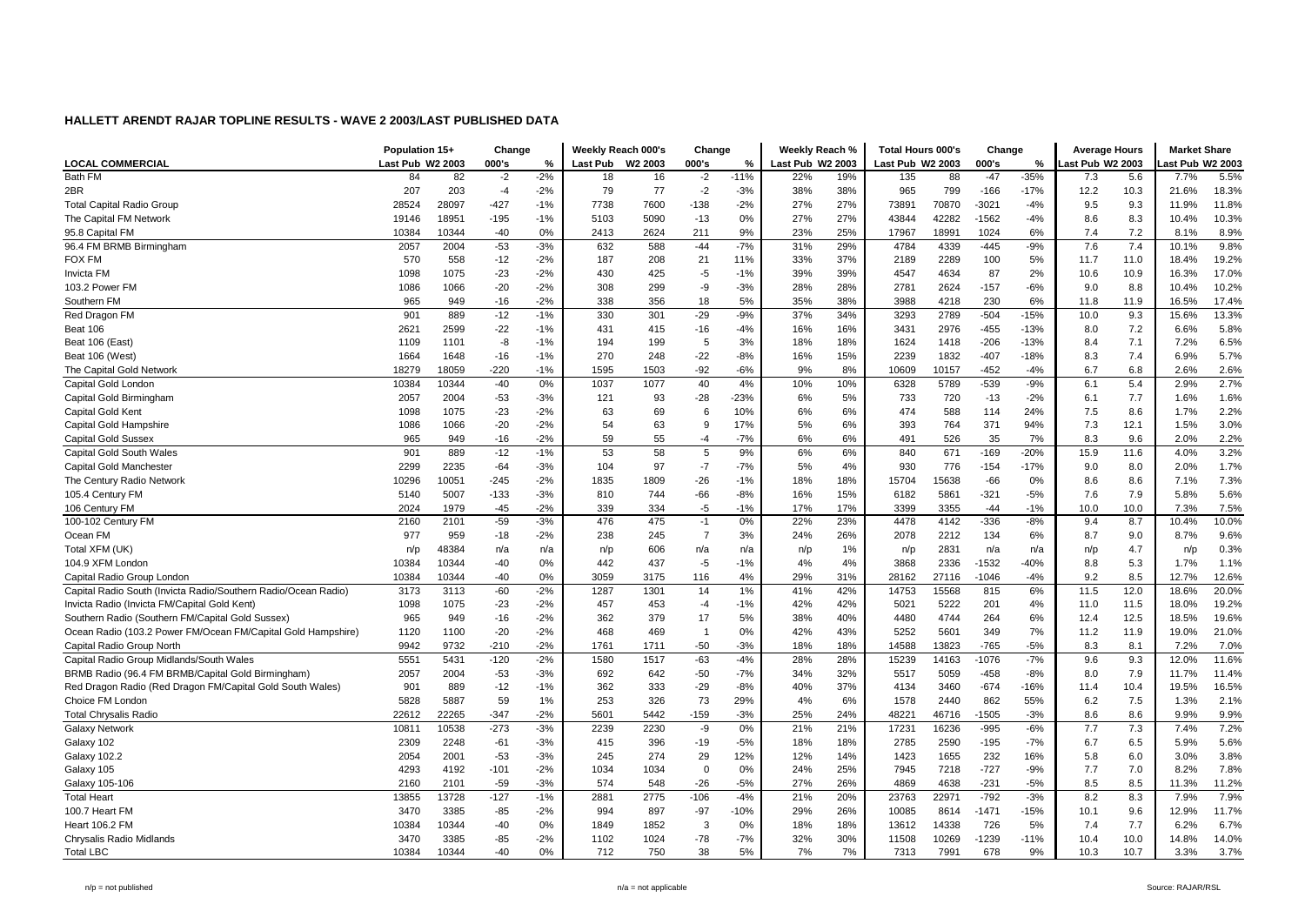|                                                | Population 15+ |                                    | Change         |                | Weekly Reach 000's |            | Change         |               | Weekly Reach %   |            | <b>Total Hours 000's</b> |              | Change         |               | <b>Average Hours</b> |              | <b>Market Share</b> |               |
|------------------------------------------------|----------------|------------------------------------|----------------|----------------|--------------------|------------|----------------|---------------|------------------|------------|--------------------------|--------------|----------------|---------------|----------------------|--------------|---------------------|---------------|
| <b>LOCAL COMMERCIAL</b>                        |                | Last Pub W2 2003<br>10384<br>10344 |                | %              | Last Pub           | W2 2003    | 000's          | %             | Last Pub W2 2003 |            | Last Pub W2 2003         |              | 000's          | %             | ast Pub W2 2003      |              | ast Pub W2 2003     |               |
| LBC 97.3                                       |                |                                    | $-40$          | 0%             | 447                | 517        | 70             | 16%           | 4%               | 5%         | 4057                     | 5688         | 1631           | 40%           | 9.1                  | 11.0         | 1.8%                | 2.7%          |
| LBC News 1152                                  | 10384          | 10344                              | $-40$          | 0%             | 441                | 444        | 3              | 1%            | 4%               | 4%         | 3256                     | 2303         | $-953$         | $-29%$        | 7.4                  | 5.2          | 1.5%                | 1.1%          |
| Chrysalis Radio London                         | 10384          | 10344                              | $-40$          | 0%             | 2407               | 2467       | 60             | 2%            | 23%              | 24%        | 20925                    | 22329        | 1404           | 7%            | 8.7                  | 9.1          | 9.5%                | 10.4%         |
| <b>Total CN Group</b>                          | 1692           | 1666                               | $-26$          | $-2%$          | 504                | 479        | $-25$          | $-5%$         | 30%              | 29%        | 4142                     | 4222         | 80             | 2%            | 8.2                  | 8.8          | 11.5%               | 11.8%         |
| The Bav                                        | 314            | 307                                | $-7$           | $-2%$          | 110                | 112        | $\overline{2}$ | 2%            | 35%              | 36%        | 1084                     | 1162         | 78             | 7%            | 9.9                  | 10.4         | 17.1%               | 18.0%         |
| <b>Belfast City Beat</b>                       | 551            | 551                                | $\mathbf 0$    | 0%             | 184                | 179        | $-5$           | $-3%$         | 33%              | 33%        | 1386                     | 1439         | 53             | 4%            | 7.5                  | 8.0          | 12.8%               | 13.5%         |
| <b>CN Midlands</b>                             | 837            | 807                                | $-30$          | $-4%$          | 214                | 195        | $-19$          | $-9%$         | 26%              | 24%        | 1699                     | 1733         | 34             | 2%            | 7.9                  | 8.9          | 8.8%                | 9.4%          |
| The Bear 102                                   | 219            | 215                                | -4             | $-2%$          | 55                 | 50         | $-5$           | $-9%$         | 25%              | 24%        | 528                      | 564          | 36             | 7%            | 9.5                  | 11.2         | 10.3%               | 11.3%         |
| <b>CENTRE FM</b>                               | 227            | 222                                | -5             | $-2%$          | 67                 | 63         | $-4$           | $-6%$         | 29%              | 28%        | 531                      | 575          | 44             | 8%            | 8.0                  | 9.1          | 9.5%                | 10.7%         |
| <b>Kix 96</b>                                  | 280            | 272                                | -8             | $-3%$          | 56                 | 55         | $-1$           | $-2%$         | 20%              | 20%        | 376                      | 332          | $-44$          | $-12%$        | 6.7                  | 6.1          | 6.1%                | 5.7%          |
| Oak 107                                        | 101            | 99                                 | $-2$           | $-2%$          | 29                 | 27         | $-2$           | $-7%$         | 28%              | 27%        | 240                      | 262          | 22             | 9%            | 8.4                  | 9.6          | 10.7%               | 11.8%         |
| Connect FM (was KCBC 107.4)                    | 200            | 196                                | -4             | $-2%$          | 45                 | 44         | $-1$           | $-2%$         | 22%              | 22%        | 693                      | 664          | $-29$          | $-4%$         | 15.5                 | 15.3         | 12.6%               | 13.0%         |
| 107.9 Dune FM                                  | 215            | 209                                | -6             | $-3%$          | 43                 | 45         | $\overline{2}$ | 5%            | 20%              | 22%        | 314                      | 239          | $-75$          | $-24%$        | 7.4                  | 5.3          | 7.3%                | 5.6%          |
| EMAP Total (inc. National)                     | n/p            | 48384                              | n/a            | n/a            | n/p                | 7707       | n/a            | n/a           | n/p              | 16%        | n/p                      | 65310        | n/a            | n/a           | n/p                  | 8.5          | n/p                 | 6.2%          |
| <b>EMAP ILR Total</b>                          | 20749          | 20450                              | $-299$         | $-1%$          | 6507               | 6229       | $-278$         | $-4%$         | 31%              | 30%        | 58885                    | 55534        | $-3351$        | $-6%$         | 9.1                  | 8.9          | 13.4%               | 12.9%         |
| Big City Network (excl. London)                | 10266          | 10011                              | $-255$         | $-2%$          | 3507               | 3259       | $-248$         | $-7%$         | 34%              | 33%        | 31596                    | 28811        | -2785          | $-9%$         | 9.0                  | 8.8          | 14.6%               | 13.6%         |
| <b>Magic Network</b>                           | 20744          | 20444                              | $-300$         | $-1%$          | 2141               | 2155       | 14             | 1%            | 10%              | 11%        | 17546                    | 17459        | $-87$          | 0%            | 8.2                  | 8.1          | 4.0%                | 4.1%          |
| Magic Network - North                          | 10358          | 10101                              | $-257$         | $-2%$          | 856                | 849        | $-7$           | $-1%$         | 8%               | 8%         | 8432                     | 8680         | 248            | 3%            | 9.9                  | 10.2         | 3.9%                | 4.1%          |
| <b>EMAP Radio - North East</b>                 | 2165           | 2110                               | $-55$          | $-3%$          | 909                | 841        | $-68$          | $-7%$         | 42%              | 40%        | 8979                     | 8322         | $-657$         | $-7%$         | 9.9                  | 9.9          | 20.7%               | 20.0%         |
| Big City Network - North East                  | 2165           | 2110                               | $-55$          | $-3%$          | 799                | 731        | $-68$          | $-9%$         | 37%              | 35%        | 6633                     | 6087         | $-546$         | $-8%$         | 8.3                  | 8.3          | 15.3%               | 14.7%         |
| Metro Radio                                    | 1415           | 1379                               | $-36$          | $-3%$          | 578                | 518        | $-60$          | $-10%$        | 41%              | 38%        | 5094                     | 4616         | $-478$         | $-9%$         | 8.8                  | 8.9          | 18.9%               | 17.6%         |
| <b>TFM</b>                                     | 811            | 791                                | $-20$          | $-2%$          | 224                | 215        | -9             | $-4%$         | 28%              | 27%        | 1539                     | 1471         | $-68$          | $-4%$         | 6.9                  | 6.8          | 8.8%                | 9.1%          |
| Magic Network - North East                     | 2165           | 2110                               | $-55$          | $-3%$          | 228                | 208        | $-20$          | $-9%$         | 11%              | 10%        | 2347                     | 2234         | $-113$         | $-5%$         | 10.3                 | 10.7         | 5.4%                | 5.4%          |
| Magic 1152 (Newcastle)                         | 1415           | 1379                               | $-36$          | $-3%$          | 151                | 136        | $-15$          | $-10%$        | 11%              | 10%        | 1203                     | 1027         | $-176$         | $-15%$        | 8.0                  | 7.6          | 4.5%                | 3.9%          |
| Magic 1170 (Teesside)                          | 811            | 791                                | $-20$          | $-2%$          | 80                 | 72         | -8             | $-10%$        | 10%              | 9%         | 1144                     | 1207         | 63             | 6%            | 14.2                 | 16.7         | 6.5%                | 7.5%          |
| Metro Radio/Magic 1152                         | 1415           | 1379                               | $-36$          | $-3%$          | 638                | 577        | $-61$          | $-10%$        | 45%              | 42%        | 6297                     | 5643         | $-654$         | $-10%$        | 9.9                  | 9.8          | 23.4%               | 21.5%         |
| TFM/Magic 1170                                 | 811            | 791                                | $-20$          | $-2%$          | 278                | 266        | $-12$          | $-4%$         | 34%              | 34%        | 2682                     | 2678         | $-4$           | 0%            | 9.7                  | 10.1         | 15.3%               | 16.6%         |
| <b>EMAP Radio - North West</b>                 | 4959           | 4834                               | $-125$         | $-3%$          | 1819               | 1717       | $-102$         | $-6%$         | 37%              | 36%        | 18844                    | 17353        | $-1491$        | $-8%$         | 10.4                 | 10.1         | 18.3%               | 17.2%         |
| Big City Network - North West                  | 4861           | 4739                               | $-122$         | $-3%$          | 1662               | 1553       | $-109$         | $-7%$         | 34%              | 33%        | 16128                    | 14387        | $-1741$        | $-11%$        | 9.7                  | 9.3          | 16.0%               | 14.6%         |
| Radio City 96.7                                | 1814           | 1769                               | $-45$          | $-2%$          | 628                | 591        | $-37$          | $-6%$         | 35%              | 33%        | 6829                     | 6024         | $-805$         | $-12%$        | 10.9                 | 10.2         | 17.4%               | 15.4%         |
| Key 103 (Manchester)                           | 2751           | 2680                               | $-71$          | $-3%$          | 639                | 707        | 68             | 11%           | 23%              | 26%        | 4878                     | 5147         | 269            | 6%            | 7.6                  | 7.3          | 8.8%                | 9.0%          |
| 97.4 Rock FM                                   | 1299           | 1267                               | $-32$          | $-2%$          | 405                | 374        | $-31$          | $-8%$         | 31%              | 30%        | 3765                     | 3274         | $-491$         | $-13%$        | 9.3                  | 8.8          | 14.6%               | 13.3%         |
| Magic Network - North West                     | 4954           | 4829                               | $-125$         | $-3%$          | 340                | 334        | $-6$           | $-2%$         | 7%               | 7%         | 2716                     | 2966         | 250            | 9%            | 8.0                  | 8.9          | 2.6%                | 2.9%          |
| Magic 1548 (Liverpool)                         | 1814           | 1769                               | $-45$          | $-2%$          | 141                | 152        | 11             | 8%            | 8%               | 9%         | 1123                     | 1403         | 280            | 25%           | 7.9                  | 9.2          | 2.9%                | 3.6%          |
| Magic 1152 (Manchester)                        | 2751           | 2680                               | $-71$          | $-3%$          | 137                | 127        | $-10$          | $-7%$         | 5%               | 5%         | 949                      | 1022         | 73             | 8%            | 6.9                  | 8.0          | 1.7%                | 1.8%          |
| Magic 999 (Preston)                            | 1101           | 1075                               | $-26$          | $-2%$          | 54                 | 55         | $\overline{1}$ | 2%            | 5%               | 5%         | 465                      | 469          | $\overline{4}$ | 1%            | 8.6                  | 8.6          | 2.2%                | 2.3%          |
| Key 103/Magic 1152 (Manchester)                | 2751           | 2680                               | $-71$          | $-3%$          | 716                | 770        | 54             | 8%            | 26%              | 29%        | 5827                     | 6169         | 342            | 6%            | 8.1                  | 8.0          | 10.5%               | 10.8%         |
| Radio City 96.7/Magic 1548                     | 1814           | 1769                               | $-45$          | $-2%$          | 688                | 660        | $-28$          | $-4%$         | 38%              | 37%        | 7952                     | 7426         | $-526$         | $-7%$         | 11.6                 | 11.3         | 20.2%               | 18.9%         |
| 97.4 Rock FM/Magic 999                         | 1397           | 1363                               | $-34$          | $-2%$          | 436                | 408        | $-28$          | $-6%$         | 31%              | 30%        | 4231                     | 3742         | -489           | $-12%$        | 9.7                  | 9.2          | 15.3%               | 14.0%         |
| <b>EMAP Radio - Yorkshire</b>                  | 3239           | 3162                               | $-77$          | $-2%$          | 1205               | 1133       | $-72$          | $-6%$         | 37%              | 36%        | 12205                    | 11817        | $-388$         | $-3%$         | 10.1                 | 10.4         | 16.9%               | 16.6%         |
| Big City Network - Yorkshire                   | 3239           | 3162                               | $-77$          | $-2%$          | 1046               | 975        | $-71$          | $-7%$         | 32%              | 31%        | 8835                     | 8337         | $-498$         | $-6%$         | 8.4                  | 8.6          | 12.2%               | 11.7%         |
| 96.3 Radio Aire                                | 952            | 929                                | $-23$          | $-2%$          | 256                | 223        | $-33$          | $-13%$        | 27%              | 24%        | 1727                     | 1842         | 115            | 7%            | 6.8                  | 8.3          | 8.2%                | 9.0%          |
| Hallam FM                                      | 1317           | 1283                               | $-34$          | $-3%$          | 495                | 465        | $-30$          | $-6%$         | 38%              | 36%        | 4370                     | 3697         | $-673$         | $-15%$        | 8.8                  | 8.0          | 14.9%               | 12.6%         |
| 96.9 Viking FM                                 | 1142           | 1117                               | $-25$          | $-2%$          | 305                | 302        | $-3$           | $-1%$         | 27%              | 27%        | 2738                     | 2798         | 60             | 2%            | 9.0                  | 9.3          | 10.9%               | 11.3%         |
|                                                |                |                                    | $-77$          | $-2%$          | 287                |            |                |               |                  |            | 3369                     |              |                |               |                      |              |                     |               |
| Magic Network - Yorkshire<br>Magic 828 (Leeds) | 3239<br>952    | 3162<br>929                        | $-23$          | $-2%$          | 136                | 306<br>124 | 19<br>$-12$    | 7%<br>$-9%$   | 9%               | 10%<br>13% | 1929                     | 3479         | 110<br>$-478$  | 3%<br>$-25%$  | 11.7<br>14.2         | 11.4<br>11.7 | 4.7%<br>9.2%        | 4.9%<br>7.1%  |
| Magic AM (Sheffield)                           | 1317           | 1283                               | $-34$          | $-3%$          | 84                 | 108        | 24             | 29%           | 14%<br>6%        | 8%         | 857                      | 1451<br>1219 | 362            | 42%           | 10.2                 | 11.3         | 2.9%                | 4.1%          |
|                                                |                |                                    |                |                |                    |            |                |               |                  |            |                          |              |                |               |                      |              |                     |               |
| Magic 1161 (Hull)                              | 1142<br>952    | 1117<br>929                        | $-25$<br>$-23$ | $-2%$<br>$-2%$ | 79<br>339          | 88<br>290  | -9<br>$-49$    | 11%<br>$-14%$ | 7%<br>36%        | 8%<br>31%  | 661<br>3657              | 954<br>3292  | 293<br>$-365$  | 44%<br>$-10%$ | 8.3<br>10.8          | 10.8<br>11.3 | 2.6%<br>17.4%       | 3.8%<br>16.1% |
| 96.3 Radio Aire/Magic 828                      |                |                                    |                |                |                    |            |                |               |                  |            |                          |              |                |               |                      |              |                     |               |
| Hallam FM/Magic AM                             | 1317           | 1283                               | $-34$          | $-3%$          | 536                | 518        | $-18$          | $-3%$         | 41%              | 40%        | 5227                     | 4917         | $-310$         | $-6%$         | 9.8                  | 9.5          | 17.8%               | 16.7%         |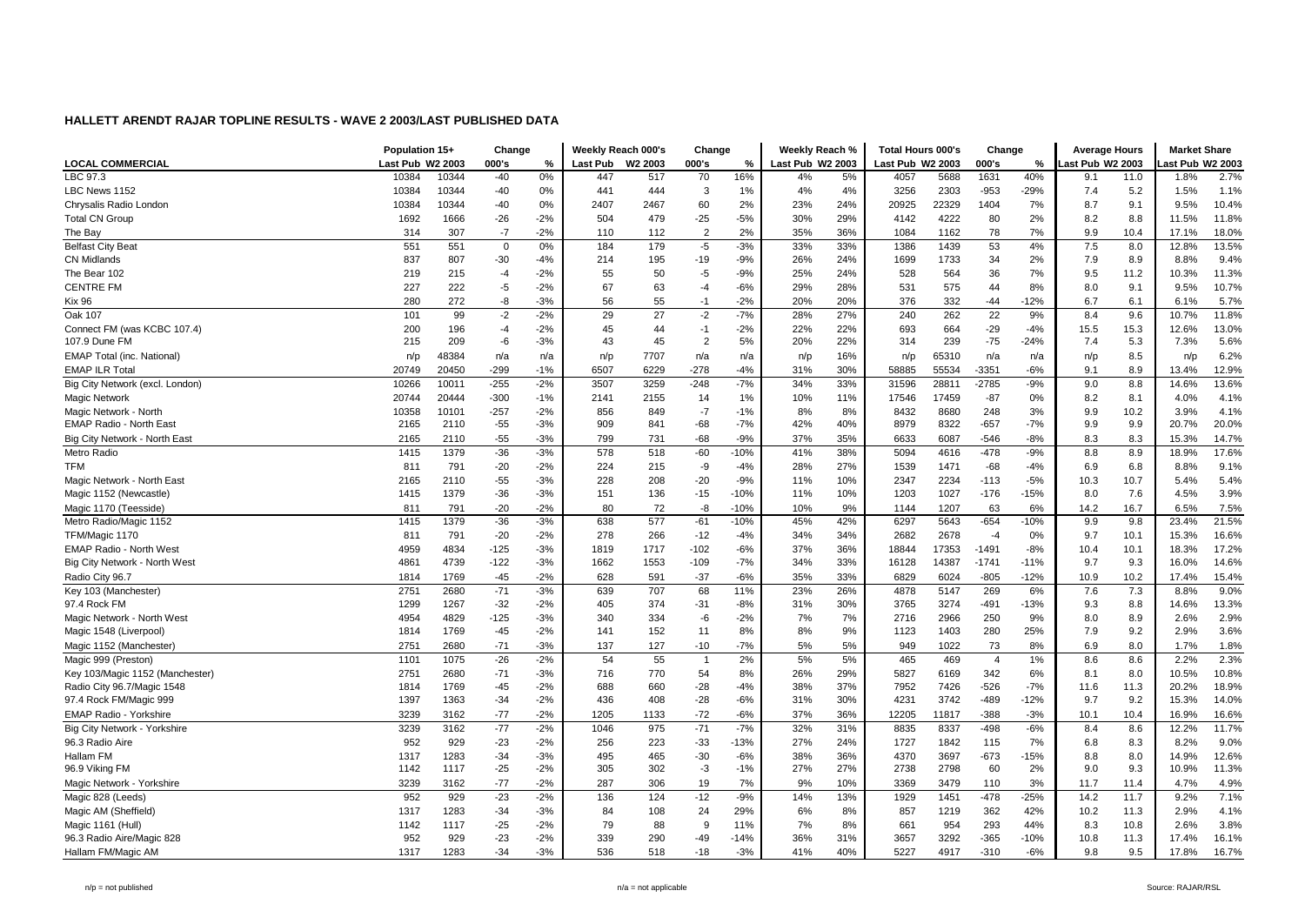|                                                 |                  | Population 15+ |        | Change |                 | Weekly Reach 000's | Change                  |        | Weekly Reach %   |     | <b>Total Hours 000's</b> |       | Change   |        | <b>Average Hours</b> |      | <b>Market Share</b> |       |
|-------------------------------------------------|------------------|----------------|--------|--------|-----------------|--------------------|-------------------------|--------|------------------|-----|--------------------------|-------|----------|--------|----------------------|------|---------------------|-------|
| <b>LOCAL COMMERCIAL</b>                         | Last Pub W2 2003 |                | 000's  | %      | <b>Last Pub</b> | W2 2003            | 000's                   | %      | Last Pub W2 2003 |     | Last Pub W2 2003         |       | 000's    | %      | ast Pub W2 2003      |      | ast Pub W2 2003     |       |
| 96.9 Viking FM/Magic 1161                       | 1142             | 1117           | $-25$  | $-2%$  | 350             | 350                | $\mathbf 0$             | 0%     | 31%              | 31% | 3399                     | 3753  | 354      | 10%    | 9.7                  | 10.7 | 13.5%               | 15.1% |
| EMAP Radio London (Magic 105.4/Kiss 100)        | 10384            | 10344          | $-40$  | 0%     | 2468            | 2601               | 133                     | 5%     | 24%              | 25% | 17063                    | 19211 | 2148     | 13%    | 6.9                  | 7.4  | 7.7%                | 9.0%  |
| Kiss 100 FM                                     | 10384            | 10344          | $-40$  | 0%     | 1474            | 1602               | 128                     | 9%     | 14%              | 15% | 8993                     | 9795  | 802      | 9%     | 6.1                  | 6.1  | 4.1%                | 4.6%  |
| Magic 105.4                                     | 10384            | 10344          | $-40$  | 0%     | 1248            | 1352               | 104                     | 8%     | 12%              | 13% | 8069                     | 9416  | 1347     | 17%    | 6.5                  | 7.0  | 3.6%                | 4.4%  |
| <b>Total Kiss Network</b>                       | 49029            | 48384          | -645   | $-1%$  | 2435            | 2573               | 138                     | 6%     | 5%               | 5%  | 12787                    | 13384 | 597      | 5%     | 5.3                  | 5.2  | 1.2%                | 1.3%  |
| <b>Total Forever Broadcasting</b>               | 2762             | 2692           | $-70$  | $-3%$  | 485             | 466                | $-19$                   | $-4%$  | 18%              | 17% | 3840                     | 3727  | $-113$   | $-3%$  | 7.9                  | 8.0  | 6.2%                | 6.2%  |
| <b>Total Juice</b>                              | 1499             | 1462           | $-37$  | $-2%$  | 195             | 193                | $-2$                    | $-1%$  | 13%              | 13% | 1121                     | 1299  | 178      | 16%    | 5.8                  | 6.7  | 3.3%                | 3.8%  |
| Juice 107.6                                     | 1180             | 1148           | $-32$  | $-3%$  | 152             | 145                | $-7$                    | $-5%$  | 13%              | 13% | 848                      | 950   | 102      | 12%    | 5.6                  | 6.5  | 3.3%                | 3.7%  |
| Juice 107.2                                     | 319              | 314            | -5     | $-2%$  | 43              | 47                 | $\overline{4}$          | 9%     | 13%              | 15% | 273                      | 349   | 76       | 28%    | 6.3                  | 7.4  | 3.4%                | 4.3%  |
| 107.4 Tower FM                                  | 417              | 406            | $-11$  | $-3%$  | 98              | 87                 | $-11$                   | $-11%$ | 23%              | 22% | 1022                     | 672   | $-350$   | $-34%$ | 10.5                 | 7.7  | 11.7%               | 8.2%  |
| 107.7 The Wolf                                  | 438              | 426            | $-12$  | $-3%$  | $\overline{77}$ | 70                 | $-7$                    | $-9%$  | 18%              | 16% | 524                      | 469   | $-55$    | $-10%$ | 6.8                  | 6.7  | 5.3%                | 5.6%  |
| Peak 107 FM                                     | 408              | 398            | $-10$  | $-2%$  | 115             | 116                | $\overline{\mathbf{1}}$ | 1%     | 28%              | 29% | 1172                     | 1289  | 117      | 10%    | 10.2                 | 11.1 | 12.7%               | 14.0% |
| <b>Total GMG Radio</b>                          | 49029            | 48384          | -645   | $-1%$  | 2752            | 2754               | $\overline{2}$          | 0%     | 6%               | 6%  | 22891                    | 21437 | $-1454$  | $-6%$  | 8.3                  | 7.8  | 2.1%                | 2.0%  |
| <b>Total Real Network</b>                       | 6980             | 6945           | $-35$  | $-1%$  | 1363            | 1340               | $-23$                   | $-2%$  | 20%              | 19% | 14867                    | 14109 | $-758$   | $-5%$  | 10.9                 | 10.5 | 10.0%               | 9.5%  |
| Real Radio (Scotland)                           | 2621             | 2599           | $-22$  | $-1%$  | 614             | 599                | $-15$                   | $-2%$  | 23%              | 23% | 6501                     | 6244  | $-257$   | $-4%$  | 10.6                 | 10.4 | 12.5%               | 12.2% |
| Real Radio (Wales)                              | 1428             | 1489           | 61     | 4%     | 365             | 348                | $-17$                   | $-5%$  | 26%              | 23% | 4384                     | 3758  | $-626$   | $-14%$ | 12.0                 | 10.8 | 13.4%               | 11.2% |
| Real Radio (Yorkshire)                          | 2930             | 2857           | $-73$  | $-2%$  | 384             | 393                | 9                       | 2%     | 13%              | 14% | 3981                     | 4107  | 126      | 3%     | 10.4                 | 10.4 | 6.2%                | 6.5%  |
| Total Jazz Network (UK                          | 49029            | 48384          | $-645$ | $-1%$  | 1364            | 1421               | 57                      | 4%     | 3%               | 3%  | 7402                     | 7628  | 226      | 3%     | 5.4                  | 5.4  | 0.7%                | 0.7%  |
| Jazz FM (London/North West)                     | 15808            | 15630          | $-178$ | $-1%$  | 1102            | 1115               | 13                      | 1%     | 7%               | 7%  | 6328                     | 6170  | $-158$   | $-2%$  | 5.7                  | 5.5  | 1.9%                | 1.9%  |
| Jazz FM (London)                                | 10384            | 10344          | $-40$  | 0%     | 701             | 744                | 43                      | 6%     | 7%               | 7%  | 4275                     | 4268  | $-7$     | 0%     | 6.1                  | 5.7  | 1.9%                | 2.0%  |
| Jazz FM (North West)                            | 5424             | 5287           | $-137$ | $-3%$  | 401             | 370                | $-31$                   | $-8%$  | 7%               | 7%  | 2053                     | 1902  | $-151$   | $-7%$  | 5.1                  | 5.1  | 1.8%                | 1.7%  |
| <b>GWR Local Group Total</b>                    | 14968            | 14644          | -324   | $-2%$  | 5376            | 5085               | $-291$                  | $-5%$  | 36%              | 35% | 61119                    | 57831 | $-3288$  | $-5%$  | 11.4                 | 11.4 | 17.6%               | 17.1% |
| The Mix - GWR's Local FM Services Total         | 14717            | 14398          | $-319$ | $-2%$  | 4904            | 4618               | $-286$                  | $-6%$  | 33%              | 32% | 52421                    | 49063 | $-3358$  | $-6%$  | 10.7                 | 10.6 | 15.4%               | 14.8% |
| <b>Classic Gold Network</b>                     | 12642            | 12371          | $-271$ | $-2%$  | 843             | 818                | $-25$                   | $-3%$  | 7%               | 7%  | 8698                     | 8768  | 70       | 1%     | 10.3                 | 10.7 | 3.0%                | 3.1%  |
| <b>GWR Anglia Region</b>                        | 3261             | 3198           | $-63$  | $-2%$  | 1196            | 1161               | $-35$                   | $-3%$  | 37%              | 36% | 12248                    | 12268 | 20       | 0%     | 10.2                 | 10.6 | 16.0%               | 16.3% |
| Q103                                            | 357              | 351            | -6     | $-2%$  | 125             | 118                | $-7$                    | $-6%$  | 35%              | 34% | 981                      | 926   | $-55$    | $-6%$  | 7.9                  | 7.8  | 12.2%               | 11.7% |
| 102.7 Hereward FM                               | 380              | 373            | $-7$   | $-2%$  | 143             | 139                | $-4$                    | $-3%$  | 38%              | 37% | 1250                     | 1238  | -12      | $-1%$  | 8.7                  | 8.9  | 15.1%               | 15.4% |
| Classic Gold 1332                               | 551              | 541            | $-10$  | $-2%$  | 51              | 52                 | $\overline{\mathbf{1}}$ | 2%     | 9%               | 10% | 476                      | 541   | 65       | 14%    | 9.2                  | 10.3 | 3.9%                | 4.4%  |
| FM 103 Horizon                                  | 199              | 196            | $-3$   | $-2%$  | 74              | 70                 | $-4$                    | $-5%$  | 37%              | 36% | 654                      | 604   | $-50$    | $-8%$  | 8.8                  | 8.7  | 14.5%               | 13.4% |
| 96.9 Chiltern FM/Classic Gold (Bedford)         | 573              | 561            | $-12$  | $-2%$  | 130             | 130                | $\mathbf 0$             | 0%     | 23%              | 23% | 1448                     | 1382  | $-66$    | $-5%$  | 11.1                 | 10.6 | 11.8%               | 11.8% |
| 96.9 Chiltern FM (Bedford)                      | 319              | 312            | $-7$   | $-2%$  | 109             | 109                | $\mathbf 0$             | 0%     | 34%              | 35% | 1095                     | 971   | $-124$   | $-11%$ | 10.0                 | 8.9  | 16.8%               | 15.5% |
| Classic Gold 792 (Bedford)                      | 573              | 561            | $-12$  | $-2%$  | 32              | 33                 | $\overline{\mathbf{1}}$ | 3%     | 6%               | 6%  | 353                      | 411   | 58       | 16%    | 11.1                 | 12.6 | 2.9%                | 3.5%  |
| 97.6 Chiltern FM/Classic Gold (Dunstable/Luton) | 971              | 951            | $-20$  | $-2%$  | 247             | 246                | $-1$                    | 0%     | 25%              | 26% | 2397                     | 2552  | 155      | 6%     | 9.7                  | 10.4 | 10.4%               | 11.1% |
| 97.6 Chiltern FM (Dunstable/Luton)              | 678              | 663            | $-15$  | $-2%$  | 221             | 214                | $-7$                    | $-3%$  | 33%              | 32% | 2038                     | 2073  | 35       | 2%     | 9.2                  | 9.7  | 12.6%               | 12.9% |
| Classic Gold 828 (Dunstable/Luton)              | 971              | 951            | $-20$  | $-2%$  | 53              | 49                 | $-4$                    | $-8%$  | 5%               | 5%  | 360                      | 479   | 119      | 33%    | 6.8                  | 9.8  | 1.6%                | 2.1%  |
| <b>Total East Anglian Radio</b>                 | 1185             | 1163           | $-22$  | $-2%$  | 484             | 467                | $-17$                   | $-4%$  | 41%              | 40% | 5252                     | 5252  | $\Omega$ | 0%     | 10.9                 | 11.3 | 18.1%               | 18.5% |
| East Anglian Radio FM - Total                   | 1185             | 1163           | $-22$  | $-2%$  | 434             | 418                | $-16$                   | $-4%$  | 37%              | 36% | 4406                     | 4306  | $-100$   | $-2%$  | 10.2                 | 10.3 | 15.2%               | 15.2% |
| Broadland 102                                   | 603              | 592            | $-11$  | $-2%$  | 225             | 229                | $\overline{4}$          | 2%     | 37%              | 39% | 2572                     | 2541  | $-31$    | $-1%$  | 11.4                 | 11.1 | 16.6%               | 16.8% |
| <b>SGR FM Total</b>                             | 601              | 589            | $-12$  | $-2%$  | 209             | 190                | $-19$                   | $-9%$  | 35%              | 32% | 1834                     | 1765  | $-69$    | $-4%$  | 8.8                  | 9.3  | 13.0%               | 12.8% |
| <b>SGR FM</b>                                   | 492              | 482            | $-10$  | $-2%$  | 152             | 142                | $-10$                   | $-7%$  | 31%              | 29% | 1415                     | 1345  | $-70$    | $-5%$  | 9.3                  | 9.5  | 12.1%               | 11.9% |
| <b>SGR Colchester</b>                           | 153              | 150            | $-3$   | $-2%$  | 57              | 56                 | $-1$                    | $-2%$  | 38%              | 37% | 500                      | 499   | $-1$     | 0%     | 8.7                  | 8.9  | 14.2%               | 14.3% |
| Classic Gold Amber (Total)                      | 1076             | 1056           | $-20$  | $-2%$  | 88              | 90                 | $\overline{2}$          | 2%     | 8%               | 9%  | 846                      | 947   | 101      | 12%    | 9.6                  | 10.5 | 3.2%                | 3.7%  |
| <b>GWR Meridian Region</b>                      | 1296             | 1270           | $-26$  | $-2%$  | 454             | 448                | -6                      | $-1%$  | 35%              | 35% | 3928                     | 4224  | 296      | 8%     | 8.7                  | 9.4  | 13.5%               | 15.0% |
| 2-TEN FM / Classic Gold 1431/1485               | 705              | 688            | $-17$  | $-2%$  | 273             | 273                | $\mathbf 0$             | 0%     | 39%              | 40% | 2461                     | 2582  | 121      | 5%     | 9.0                  | 9.4  | 15.4%               | 17.7% |
| 2-TEN FM                                        | 705              | 688            | $-17$  | $-2%$  | 257             | 253                | $-4$                    | $-2%$  | 36%              | 37% | 2227                     | 2281  | 54       | 2%     | 8.7                  | 9.0  | 13.9%               | 15.7% |
| Classic Gold 1431/1485                          | 705              | 688            | $-17$  | $-2%$  | 31              | 36                 | 5                       | 16%    | 4%               | 5%  | 235                      | 301   | 66       | 28%    | 7.7                  | 8.4  | 1.5%                | 2.1%  |
| 2CR FM / Classic Gold 828                       | 592              | 582            | $-10$  | $-2%$  | 180             | 175                | $-5$                    | $-3%$  | 31%              | 30% | 1466                     | 1642  | 176      | 12%    | 8.1                  | 9.4  | 11.1%               | 12.1% |
| 2CR FM                                          | 592              | 582            | $-10$  | $-2%$  | 158             | 151                | $-7$                    | $-4%$  | 27%              | 26% | 1226                     | 1364  | 138      | 11%    | 7.7                  | 9.1  | 9.3%                | 10.1% |
| Classic Gold 828                                | 592              | 582            | $-10$  | $-2%$  | 36              | 40                 | 4                       | 11%    | 6%               | 7%  | 240                      | 279   | 39       | 16%    | 6.7                  | 6.9  | 1.8%                | 2.1%  |
| <b>GWR London Region</b>                        | 1863             | 1819           | $-44$  | $-2%$  | 529             | 530                |                         | 0%     | 28%              | 29% | 6486                     | 6001  | $-485$   | $-7%$  | 12.3                 | 11.3 | 15.1%               | 14.6% |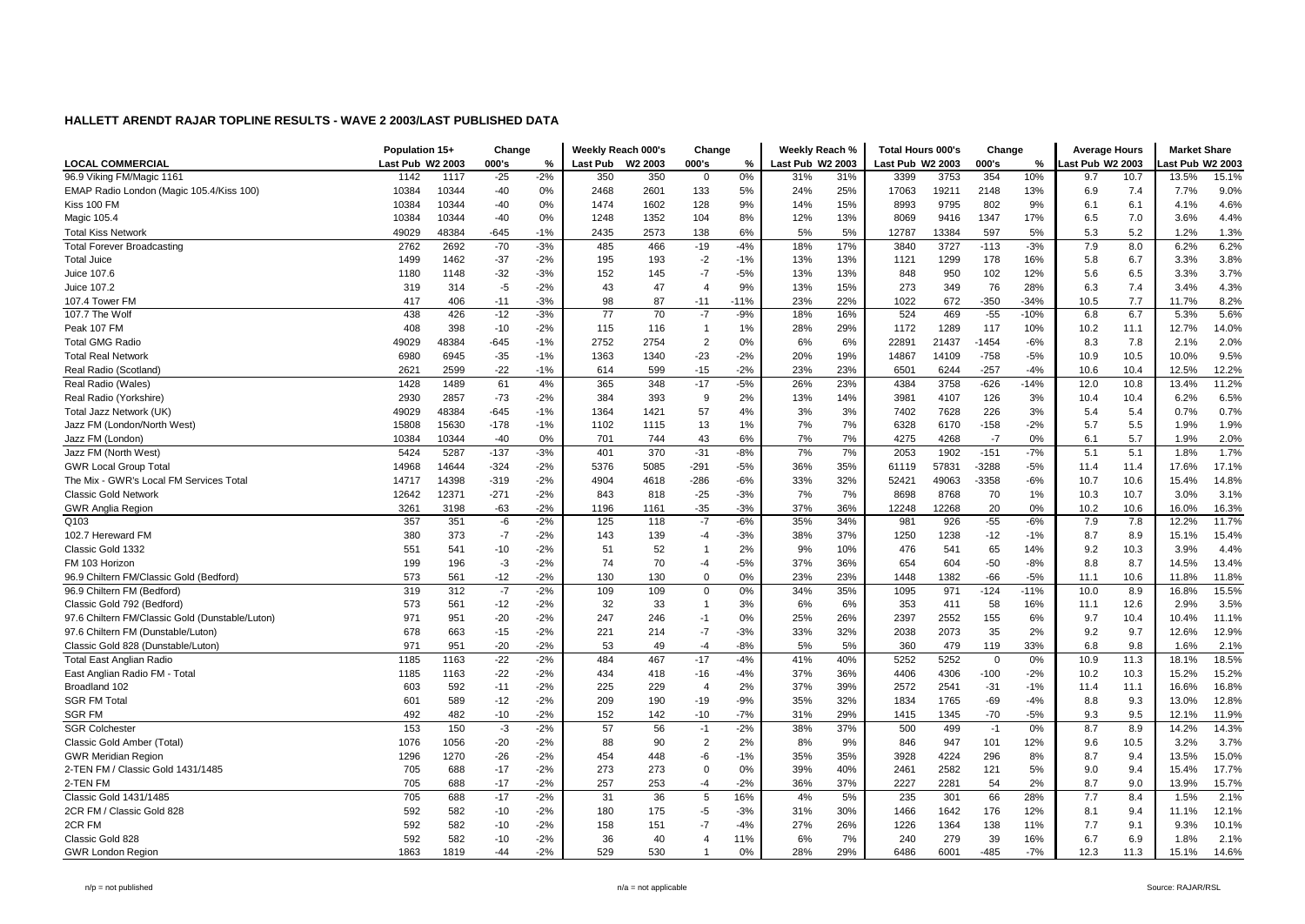|                                                   | Population 15+   |      | Change |       | Weekly Reach 000's |         | Change         |        | Weekly Reach %   |     | <b>Total Hours 000's</b> |       | Change         |        | <b>Average Hours</b> |      | <b>Market Share</b> |       |
|---------------------------------------------------|------------------|------|--------|-------|--------------------|---------|----------------|--------|------------------|-----|--------------------------|-------|----------------|--------|----------------------|------|---------------------|-------|
| <b>LOCAL COMMERCIAL</b>                           | Last Pub W2 2003 |      | 000's  | %     | <b>Last Pub</b>    | W2 2003 | 000's          | %      | Last Pub W2 2003 |     | Last Pub W2 2003         |       | 000's          | %      | ast Pub W2 2003      |      | ast Pub W2 2003     |       |
| Essex FM (inc. 101.7 Mercury FM)/Breeze 1359/1431 | 1165             | 1141 | $-24$  | $-2%$ | 396                | 394     | $-2$           | $-1%$  | 34%              | 35% | 5474                     | 4905  | $-569$         | $-10%$ | 13.8                 | 12.4 | 20.2%               | 18.6% |
| Essex FM (inc. 101.7 Mercury FM)                  | 1165             | 1141 | $-24$  | $-2%$ | 376                | 374     | $-2$           | $-1%$  | 32%              | 33% | 5070                     | 4655  | $-415$         | $-8%$  | 13.5                 | 12.4 | 18.7%               | 17.6% |
| Breeze 1359/1431                                  | 1165             | 1141 | $-24$  | $-2%$ | 37                 | 37      | $\mathbf 0$    | 0%     | 3%               | 3%  | 403                      | 250   | $-153$         | $-38%$ | 11.0                 | 6.8  | 1.5%                | 0.9%  |
| Mercury FM (Surrey & Sussex)/Classic Gold 1521    | 380              | 367  | $-13$  | $-3%$ | 97                 | 100     | 3              | 3%     | 25%              | 27% | 823                      | 870   | 47             | 6%     | 8.5                  | 8.7  | 9.2%                | 10.6% |
| Mercury FM (Surrey & Sussex)                      | 380              | 367  | $-13$  | $-3%$ | 96                 | 99      | 3              | 3%     | 25%              | 27% | 800                      | 841   | 41             | 5%     | 8.3                  | 8.5  | 8.9%                | 10.2% |
| Classic Gold 1521                                 | 380              | 367  | $-13$  | $-3%$ | $\overline{2}$     | .5      | $\overline{3}$ | 150%   | 1%               | 1%  | 22                       | 29    | $\overline{7}$ | 32%    | 9.2                  | 5.9  | 0.2%                | 0.4%  |
| Mercury FM (Herts)                                | 317              | 310  | $-7$   | $-2%$ | 36                 | 35      | $-1$           | $-3%$  | 11%              | 11% | 189                      | 226   | 37             | 20%    | 5.3                  | 6.4  | 2.8%                | 3.5%  |
| <b>GWR Central Region</b>                         | 5247             | 5124 | -123   | $-2%$ | 1822               | 1648    | $-174$         | $-10%$ | 35%              | 32% | 21036                    | 18832 | $-2204$        | $-10%$ | 11.5                 | 11.4 | 17.4%               | 16.2% |
| 105.4 Leicester Sound FM                          | 630              | 610  | $-20$  | $-3%$ | 177                | 152     | $-25$          | -14%   | 28%              | 25% | 1931                     | 1400  | $-531$         | $-27%$ | 10.9                 | 9.2  | 13.5%               | 10.7% |
| 96 Trent FM / Classic Gold GEM (Notts.)           | 1072             | 1048 | $-24$  | $-2%$ | 419                | 390     | $-29$          | $-7%$  | 39%              | 37% | 5236                     | 5036  | $-200$         | $-4%$  | 12.5                 | 12.9 | 19.9%               | 19.7% |
| 96 Trent FM                                       | 1072             | 1048 | $-24$  | $-2%$ | 371                | 342     | $-29$          | $-8%$  | 35%              | 33% | 4329                     | 4271  | $-58$          | $-1%$  | 11.7                 | 12.5 | 16.4%               | 16.7% |
| Classic Gold GEM (Notts.)                         | 1072             | 1048 | $-24$  | $-2%$ | 87                 | 79      | -8             | $-9%$  | 8%               | 8%  | 906                      | 765   | $-141$         | -16%   | 10.4                 | 9.7  | 3.4%                | 3.0%  |
| RAM FM / Classic Gold GEM (Derby)                 | 569              | 556  | $-13$  | $-2%$ | 196                | 171     | $-25$          | $-13%$ | 34%              | 31% | 1863                     | 1774  | $-89$          | $-5%$  | 9.5                  | 10.4 | 14.3%               | 14.0% |
| <b>RAM FM</b>                                     | 569              | 556  | $-13$  | $-2%$ | 163                | 148     | $-15$          | $-9%$  | 29%              | 27% | 1484                     | 1304  | $-180$         | $-12%$ | 9.1                  | 8.8  | 11.4%               | 10.3% |
| Classic Gold GEM (Derby)                          | 569              | 556  | $-13$  | $-2%$ | 59                 | 42      | $-17$          | $-29%$ | 10%              | 8%  | 380                      | 470   | 90             | 24%    | 6.4                  | 11.1 | 2.9%                | 3.7%  |
| <b>Total Beacon Radio</b>                         | 1308             | 1276 | $-32$  | $-2%$ | 395                | 320     | $-75$          | $-19%$ | 30%              | 25% | 4412                     | 3437  | $-975$         | $-22%$ | 11.2                 | 10.8 | 15.2%               | 12.7% |
| Beacon FM                                         | 1308             | 1276 | $-32$  | $-2%$ | 359                | 284     | $-75$          | $-21%$ | 27%              | 22% | 3671                     | 2698  | $-973$         | $-27%$ | 10.2                 | 9.5  | 12.7%               | 9.9%  |
| <b>Classic Gold WABC</b>                          | 1308             | 1276 | $-32$  | $-2%$ | 52                 | 56      | $\overline{4}$ | 8%     | 4%               | 4%  | 741                      | 738   | $-3$           | 0%     | 14.2                 | 13.3 | 2.6%                | 2.7%  |
| Mercia FM / Classic Gold 1359                     | 645              | 630  | $-15$  | $-2%$ | 216                | 221     | 5              | 2%     | 33%              | 35% | 2167                     | 2145  | $-22$          | $-1%$  | 10.0                 | 9.7  | 15.5%               | 16.2% |
| Mercia FM                                         | 645              | 630  | $-15$  | $-2%$ | 187                | 197     | 10             | 5%     | 29%              | 31% | 1721                     | 1737  | 16             | 1%     | 9.2                  | 8.8  | 12.3%               | 13.1% |
| Classic Gold 1359                                 | 645              | 630  | $-15$  | $-2%$ | 53                 | 43      | -10            | $-19%$ | 8%               | 7%  | 446                      | 408   | $-38$          | $-9%$  | 8.4                  | 9.5  | 3.2%                | 3.1%  |
| <b>Total Northants Radio</b>                      | 479              | 469  | $-10$  | $-2%$ | 169                | 167     | $-2$           | $-1%$  | 35%              | 36% | 2137                     | 2148  | 11             | 1%     | 12.6                 | 12.9 | 18.1%               | 17.5% |
| Northants 96 FM                                   | 479              | 469  | $-10$  | $-2%$ | 148                | 141     | $-7$           | $-5%$  | 31%              | 30% | 1694                     | 1578  | $-116$         | $-7%$  | 11.4                 | 11.2 | 14.4%               | 12.9% |
| Classic Gold 1557                                 | 479              | 469  | $-10$  | $-2%$ | 33                 | 39      | 6              | 18%    | 7%               | 8%  | 443                      | 570   | 127            | 29%    | 13.4                 | 14.7 | 3.8%                | 4.6%  |
| Wyvern FM                                         | 460              | 451  | -9     | $-2%$ | 133                | 106     | $-27$          | $-20%$ | 29%              | 24% | 1320                     | 1115  | $-205$         | -16%   | 9.9                  | 10.5 | 12.1%               | 11.0% |
| <b>Total Severn Sound</b>                         | 374              | 366  | -8     | $-2%$ | 150                | 141     | -9             | $-6%$  | 40%              | 39% | 2045                     | 1905  | $-140$         | $-7%$  | 13.7                 | 13.5 | 23.3%               | 21.8% |
| 102.4 Severn Sound FM                             | 374              | 366  | -8     | $-2%$ | 136                | 129     | $-7$           | $-5%$  | 36%              | 35% | 1755                     | 1632  | $-123$         | $-7%$  | 12.9                 | 12.6 | 20.0%               | 18.7% |
| Classic Gold 774                                  | 374              | 366  | -8     | $-2%$ | 24                 | 23      | $-1$           | $-4%$  | 6%               | 6%  | 291                      | 274   | $-17$          | $-6%$  | 12.2                 | 11.6 | 3.3%                | 3.1%  |
| <b>GWR North West Region</b>                      | 967              | 949  | $-18$  | $-2%$ | 304                | 281     | $-23$          | $-8%$  | 31%              | 30% | 3157                     | 2945  | $-212$         | $-7%$  | 10.4                 | 10.5 | 15.0%               | 14.0% |
| MFM 103.4/Classic Gold Marcher 1260               | 366              | 360  | -6     | $-2%$ | 127                | 119     | -8             | $-6%$  | 35%              | 33% | 1551                     | 1402  | $-149$         | $-10%$ | 12.2                 | 11.8 | 18.9%               | 18.2% |
| MFM 103.4                                         | 366              | 360  | -6     | $-2%$ | 105                | 97      | -8             | $-8%$  | 29%              | 27% | 1145                     | 999   | $-146$         | $-13%$ | 10.9                 | 10.3 | 14.0%               | 13.0% |
| Classic Gold Marcher 1260                         | 366              | 360  | -6     | $-2%$ | 37                 | 34      | $-3$           | $-8%$  | 10%              | 9%  | 406                      | 403   | $-3$           | $-1%$  | 10.9                 | 11.8 | 5.0%                | 5.2%  |
| The Buzz 97.1 FM                                  | 420              | 410  | $-10$  | $-2%$ | 85                 | 71      | $-14$          | -16%   | 20%              | 17% | 602                      | 444   | $-158$         | $-26%$ | 7.1                  | 6.2  | 6.8%                | 4.9%  |
| Coast FM 96.3                                     | 228              | 225  | $-3$   | $-1%$ | 66                 | 66      | $\mathbf 0$    | 0%     | 29%              | 29% | 515                      | 555   | 40             | 8%     | 7.9                  | 8.4  | 11.0%               | 11.6% |
| Champion 103 FM                                   | 117              | 115  | $-2$   | $-2%$ | 38                 | 37      | $-1$           | $-3%$  | 33%              | 32% | 437                      | 417   | $-20$          | $-5%$  | 11.5                 | 11.3 | 17.5%               | 16.1% |
| <b>GWR Westcountry Region</b>                     | 1275             | 1253 | $-22$  | $-2%$ | 566                | 563     | $-3$           | $-1%$  | 44%              | 45% | 7259                     | 7454  | 195            | 3%     | 12.8                 | 13.2 | 23.0%               | 23.4% |
| <b>Orchard FM</b>                                 | 320              | 314  | -6     | $-2%$ | 142                | 140     | $-2$           | $-1%$  | 44%              | 45% | 1902                     | 2006  | 104            | 5%     | 13.4                 | 14.3 | 24.4%               | 25.1% |
| <b>Total Gemini Radio</b>                         | 482              | 474  | -8     | $-2%$ | 218                | 212     | -6             | $-3%$  | 45%              | 45% | 2824                     | 2753  | $-71$          | $-3%$  | 12.9                 | 13.0 | 23.4%               | 23.1% |
| Gemini FM                                         | 482              | 474  | -8     | $-2%$ | 199                | 192     | $-7$           | $-4%$  | 41%              | 41% | 2342                     | 2141  | $-201$         | $-9%$  | 11.8                 | 11.2 | 19.4%               | 18.0% |
| Classic Gold 666/954                              | 482              | 474  | -8     | $-2%$ | 38                 | 42      | $\overline{4}$ | 11%    | 8%               | 9%  | 482                      | 612   | 130            | 27%    | 12.7                 | 14.7 | 4.0%                | 5.1%  |
| <b>Total Plymouth Sound</b>                       | 378              | 372  | -6     | $-2%$ | 158                | 165     | $\overline{7}$ | 4%     | 42%              | 44% | 1890                     | 1960  | 70             | 4%     | 12.0                 | 11.9 | 20.1%               | 20.6% |
| 97 FM Plymouth Sound                              | 338              | 332  | -6     | $-2%$ | 128                | 129     | $\overline{1}$ | 1%     | 38%              | 39% | 1332                     | 1344  | 12             | 1%     | 10.4                 | 10.4 | 15.8%               | 15.6% |
| Classic Gold Plymouth 1152                        | 338              | 332  | -6     | $-2%$ | 23                 | 29      | 6              | 26%    | 7%               | 9%  | 247                      | 328   | 81             | 33%    | 10.6                 | 11.4 | 2.9%                | 3.8%  |
| South Hams Radio                                  | 68               | 67   | $-1$   | $-1%$ | 23                 | 22      | $-1$           | $-4%$  | 33%              | 33% | 294                      | 309   | 15             | 5%     | 13.1                 | 14.1 | 17.9%               | 19.6% |
| Lantern FM 96.2                                   | 121              | 119  | $-2$   | $-2%$ | 47                 | 48      | $\overline{1}$ | 2%     | 39%              | 40% | 681                      | 682   | $\overline{1}$ | 0%     | 14.5                 | 14.2 | 22.5%               | 23.0% |
| <b>GWR West Region</b>                            | 1306             | 1273 | $-33$  | $-3%$ | 520                | 466     | $-54$          | $-10%$ | 40%              | 37% | 7006                     | 6106  | $-900$         | $-13%$ | 13.5                 | 13.1 | 22.8%               | 20.8% |
| GWR FM / Classic Gold (Brunel)                    | 1306             | 1273 | $-33$  | $-3%$ | 520                | 466     | $-54$          | $-10%$ | 40%              | 37% | 7006                     | 6106  | -900           | $-13%$ | 13.5                 | 13.1 | 22.8%               | 20.8% |
| <b>GWR FM</b>                                     | 1306             | 1273 | $-33$  | $-3%$ | 441                | 397     | $-44$          | -10%   | 34%              | 31% | 5475                     | 4935  | $-540$         | $-10%$ | 12.4                 | 12.4 | 17.8%               | 16.8% |
| Classic Gold (Brunel)                             | 1306             | 1273 | $-33$  | $-3%$ | 126                | 105     | $-21$          | $-17%$ | 10%              | 8%  | 1531                     | 1171  | $-360$         | $-24%$ | 12.1                 | 11.1 | 5.0%                | 4.0%  |
| Kingdom FM                                        | 272              | 271  | $-1$   | 0%    | 97                 | 108     | 11             | 11%    | 36%              | 40% | 1293                     | 1456  | 163            | 13%    | 13.3                 | 13.5 | 22.9%               | 24.4% |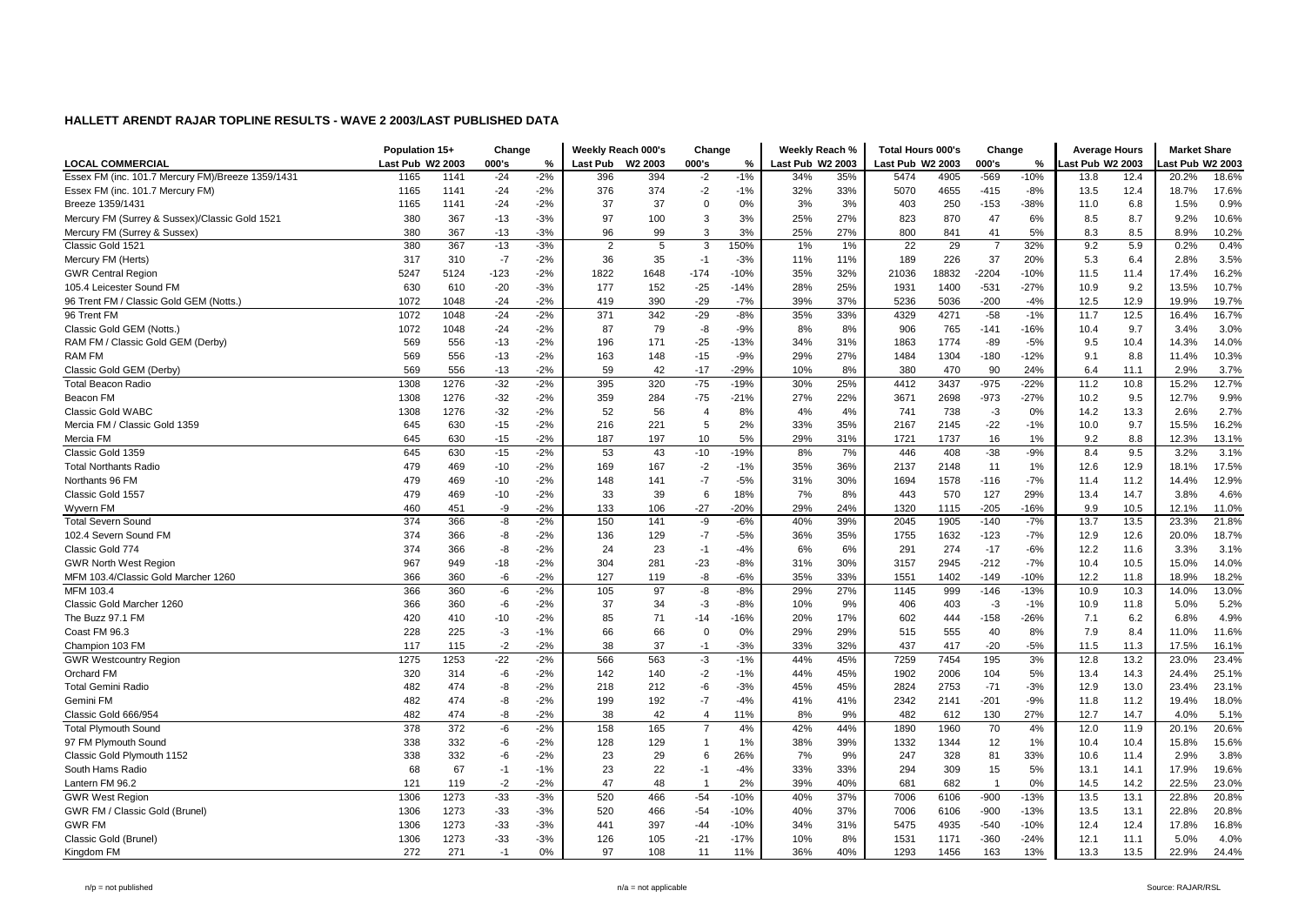|                                                                 | Population 15+   |       | Change         |        | Weekly Reach 000's |         | Change         |        | Weekly Reach %   |     | <b>Total Hours 000's</b> |      | Change |        | <b>Average Hours</b> |      | <b>Market Share</b> |       |
|-----------------------------------------------------------------|------------------|-------|----------------|--------|--------------------|---------|----------------|--------|------------------|-----|--------------------------|------|--------|--------|----------------------|------|---------------------|-------|
| <b>LOCAL COMMERCIAL</b>                                         | Last Pub W2 2003 |       | 000's          | %      | <b>Last Pub</b>    | W2 2003 | 000's          | %      | Last Pub W2 2003 |     | Last Pub W2 2003         |      | 000's  | %      | ast Pub W2 2003      |      | ast Pub W2 2003     |       |
| <b>KM-fm Group</b>                                              | 1011             | 943   | $-68$          | $-7%$  | 166                | 151     | $-15$          | $-9%$  | 16%              | 16% | 1799                     | 1629 | $-170$ | $-9%$  | 10.8                 | 10.8 | 7.0%                | 6.7%  |
| <b>KM-fm East</b>                                               | 372              | 368   | -4             | $-1%$  | 84                 | 81      | $-3$           | $-4%$  | 23%              | 22% | 959                      | 957  | $-2$   | $0\%$  | 11.4                 | 11.8 | 9.6%                | 9.6%  |
| KM-fm for Canterbury, Whitstable and Herne Bay                  | 118              | 119   | -1             | 1%     | 16                 | 18      | 2              | 13%    | 14%              | 15% | 129                      | 153  | 24     | 19%    | 8.1                  | 8.7  | 4.0%                | 4.7%  |
| KM-fm for Thanet                                                | 124              | 121   | $-3$           | $-2%$  | 41                 | 37      | $-4$           | $-10%$ | 34%              | 31% | 500                      | 435  | $-65$  | $-13%$ | 12.1                 | 11.7 | 13.7%               | 12.7% |
| KM-fm for Folkstone, Dover, Sandwich and Deal                   | 144              | 141   | $-3$           | $-2%$  | 27                 | 26      | $-1$           | $-4%$  | 19%              | 19% | 329                      | 369  | 40     | 12%    | 12.1                 | 14.0 | 9.3%                | 10.2% |
| <b>KM-fm West</b>                                               | 639              | 574   | $-65$          | $-10%$ | 72                 | 70      | $-2$           | $-3%$  | 11%              | 12% | 667                      | 672  | 5      | 1%     | 9.3                  | 9.7  | 4.2%                | 4.7%  |
| KM-fm for West Kent                                             | 326              | 275   | $-51$          | $-16%$ | 32                 | 30      | $-2$           | $-6%$  | 10%              | 11% | 267                      | 278  | 11     | 4%     | 8.4                  | 9.3  | 3.2%                | 4.2%  |
| KM-fm for Medway                                                | 313              | 306   | $-7$           | $-2%$  | 40                 | 38      | $-2$           | $-5%$  | 13%              | 12% | 400                      | 336  | $-64$  | $-16%$ | 10.0                 | 8.9  | 5.2%                | 4.4%  |
| Lincs FM Group                                                  | 1603             | 1569  | $-34$          | $-2%$  | 575                | 522     | $-53$          | $-9%$  | 36%              | 33% | 7660                     | 7006 | $-654$ | $-9%$  | 13.3                 | 13.4 | 20.3%               | 19.7% |
| Lincs FM 102.2                                                  | 800              | 785   | $-15$          | $-2%$  | 370                | 336     | $-34$          | $-9%$  | 46%              | 43% | 5366                     | 4887 | $-479$ | $-9%$  | 14.5                 | 14.5 | 27.5%               | 26.4% |
| Fosseway Radio                                                  | 179              | 175   | $-4$           | $-2%$  | 38                 | 31      | $-7$           | $-18%$ | 21%              | 18% | 385                      | 314  | $-71$  | $-18%$ | 10.3                 | 10.1 | 10.1%               | 9.0%  |
| <b>Ridings FM</b>                                               | 272              | 265   | $-7$           | $-3%$  | 50                 | 50      | $\mathbf 0$    | 0%     | 18%              | 19% | 669                      | 643  | $-26$  | $-4%$  | 13.4                 | 12.9 | 11.1%               | 10.2% |
| Trax FM                                                         | 353              | 344   | -9             | $-3%$  | 108                | 106     | $-2$           | $-2%$  | 31%              | 31% | 1146                     | 1216 | 70     | 6%     | 10.6                 | 11.5 | 15.5%               | 16.5% |
| Lite FM                                                         | 192              | 188   | -4             | $-2%$  | 34                 | 34      | $\mathbf 0$    | 0%     | 18%              | 18% | 269                      | 255  | $-14$  | $-5%$  | 7.8                  | 7.6  | 7.2%                | 7.1%  |
| London's Liberty 963 - 972                                      | 6643             | 6683  | 40             | 1%     | 32                 | 45      | 13             | 41%    | $*$ %            | 1%  | 249                      | 561  | 312    | 125%   | 7.9                  | 12.4 | 0.2%                | 0.4%  |
| Radio Mansfield 103.2                                           | 143              | 139   | $-4$           | $-3%$  | 53                 | 50      | $-3$           | $-6%$  | 37%              | 36% | 586                      | 555  | $-31$  | $-5%$  | 11.1                 | 11.1 | 17.3%               | 16.8% |
| Milestone Radio Group                                           | 1257             | 1252  | $-5$           | 0%     | 87                 | 89      | $\overline{2}$ | 2%     | 7%               | 7%  | 568                      | 559  | -9     | $-2%$  | 6.5                  | 6.3  | 2.3%                | 2.2%  |
| Milestone Radio South London                                    | 714              | 718   | $\overline{4}$ | 1%     | 23                 | 25      | $\overline{2}$ | 9%     | 3%               | 3%  | 171                      | 198  | 27     | 16%    | 7.5                  | 8.0  | 1.2%                | 1.4%  |
| <b>Fusion 107.3</b>                                             | 308              | 322   | 14             | 5%     | 6                  | 6       | $\Omega$       | 0%     | 2%               | 2%  | 28                       | 43   | 15     | 54%    | 4.5                  | 6.8  | 0.5%                | 0.7%  |
| Time FM                                                         | 495              | 486   | -9             | $-2%$  | 17                 | 18      | -1             | 6%     | 3%               | 4%  | 142                      | 155  | 13     | 9%     | 8.6                  | 8.5  | 1.4%                | 1.6%  |
| Passion 107.9                                                   | 310              | 304   | -6             | $-2%$  | 11                 | 16      | 5              | 45%    | 4%               | 5%  | 22                       | 41   | 19     | 86%    | 2.0                  | 2.5  | 0.4%                | 0.7%  |
| Kick and Kestrel                                                | 233              | 228   | $-5$           | $-2%$  | 52                 | 49      | -3             | $-6%$  | 22%              | 21% | 348                      | 339  | -9     | $-3%$  | 6.7                  | 6.9  | 7.0%                | 7.1%  |
| Kick FM                                                         | 99               | 96    | -3             | $-3%$  | 19                 | 18      | $-1$           | $-5%$  | 19%              | 19% | 133                      | 97   | $-36$  | $-27%$ | 6.9                  | 5.3  | 6.0%                | 4.5%  |
| 107.6 Kestrel FM                                                | 137              | 134   | $-3$           | $-2%$  | 33                 | 31      | $-2$           | $-6%$  | 24%              | 23% | 215                      | 242  | 27     | 13%    | 6.6                  | 7.9  | 7.6%                | 9.0%  |
| Premier Christian Radio                                         | 10384            | 10344 | $-40$          | 0%     | 194                | 148     | -46            | $-24%$ | 2%               | 1%  | 1777                     | 1271 | -506   | $-28%$ | 9.1                  | 8.6  | 0.8%                | 0.6%  |
| Q102.9FM/Q97.2FM                                                | 246              | 246   | $\mathbf 0$    | 0%     | 86                 | 87      | $\overline{1}$ | 1%     | 35%              | 35% | 955                      | 992  | 37     | 4%     | 11.1                 | 11.4 | 19.6%               | 19.2% |
| <b>Total Radio Investments Group</b>                            | 3098             | 3048  | $-50$          | $-2%$  | 815                | 784     | $-31$          | $-4%$  | 26%              | 26% | 7849                     | 7419 | -430   | $-5%$  | 9.6                  | 9.5  | 11.5%               | 11.1% |
| Radio Investments North                                         | 1513             | 1491  | $-22$          | $-1%$  | 443                | 433     | $-10$          | $-2%$  | 29%              | 29% | 4434                     | 4279 | $-155$ | $-3%$  | 10.0                 | 9.9  | 13.8%               | 13.6% |
| Alpha 103.2                                                     | 131              | 127   | $-4$           | $-3%$  | 43                 | 39      | $-4$           | $-9%$  | 33%              | 31% | 460                      | 380  | $-80$  | $-17%$ | 10.7                 | 9.8  | 15.2%               | 13.6% |
| Central FM                                                      | 186              | 185   | $-1$           | $-1%$  | 58                 | 67      | -9             | 16%    | 31%              | 36% | 551                      | 683  | 132    | 24%    | 9.4                  | 10.2 | 15.7%               | 18.4% |
| Home 107.9                                                      | 183              | 179   | $-4$           | $-2%$  | 35                 | 29      | $-6$           | $-17%$ | 19%              | 16% | 190                      | 179  | $-11$  | $-6%$  | 5.4                  | 6.2  | 4.9%                | 4.9%  |
| Minster FM (inc. Yorkshire Coast Radio-Scarborough/Bridlington) | 396              | 408   | 12             | 3%     | 126                | 126     | $\mathbf 0$    | 0%     | 32%              | 31% | 1438                     | 1330 | $-108$ | $-8%$  | 11.4                 | 10.6 | 16.1%               | 15.0% |
| 106.9 Silk FM                                                   | 257              | 251   | -6             | $-2%$  | 34                 | 36      | $\overline{2}$ | 6%     | 13%              | 15% | 323                      | 285  | $-38$  | $-12%$ | 9.4                  | 7.8  | 6.0%                | 5.5%  |
| 97.2 Stray FM                                                   | 143              | 140   | $-3$           | $-2%$  | 57                 | 55      | $-2$           | $-4%$  | 40%              | 39% | 547                      | 563  | 16     | 3%     | 9.5                  | 10.2 | 16.5%               | 17.3% |
| Sun FM                                                          | 242              | 236   | -6             | $-2%$  | 83                 | 79      | $-4$           | $-5%$  | 34%              | 34% | 876                      | 787  | $-89$  | $-10%$ | 10.5                 | 9.9  | 16.7%               | 16.3% |
| Radio Investments South                                         | 1585             | 1557  | $-28$          | $-2%$  | 373                | 350     | $-23$          | $-6%$  | 24%              | 22% | 3416                     | 3140 | $-276$ | $-8%$  | 9.2                  | 9.0  | 9.5%                | 8.8%  |
| 107.8 Arrow FM                                                  | 116              | 114   | $-2$           | $-2%$  | 25                 | 25      | $\mathbf 0$    | 0%     | 21%              | 22% | 273                      | 218  | $-55$  | $-20%$ | 11.1                 | 8.7  | 8.5%                | 7.2%  |
| Fire 107.6 FM                                                   | 293              | 289   | -4             | $-1%$  | 49                 | 40      | -9             | $-18%$ | 17%              | 14% | 336                      | 274  | $-62$  | $-18%$ | 6.9                  | 6.9  | 5.7%                | 4.5%  |
| IOW Radio                                                       | 107              | 106   | $-1$           | $-1%$  | 47                 | 45      | $-2$           | $-4%$  | 44%              | 42% | 605                      | 560  | $-45$  | $-7%$  | 12.9                 | 12.5 | 21.8%               | 20.5% |
| <b>Mix 96</b>                                                   | 131              | 129   | $-2$           | $-2%$  | 48                 | 41      | $-7$           | $-15%$ | 36%              | 32% | 396                      | 349  | $-47$  | $-12%$ | 8.3                  | 8.5  | 13.0%               | 11.9% |
| 107.4 The Quay                                                  | 294              | 288   | -6             | $-2%$  | 29                 | 29      | $\mathbf 0$    | 0%     | 10%              | 10% | 176                      | 140  | $-36$  | $-20%$ | 6.0                  | 4.8  | 2.5%                | 2.0%  |
| 107.5 Sovereign Radio                                           | 151              | 148   | $-3$           | $-2%$  | 30                 | 29      | $-1$           | $-3%$  | 20%              | 19% | 257                      | 238  | $-19$  | $-7%$  | 8.7                  | 8.3  | 6.5%                | 6.2%  |
| Spire FM                                                        | 99               | 97    | $-2$           | $-2%$  | 52                 | 52      | $\mathbf 0$    | 0%     | 52%              | 53% | 516                      | 551  | 35     | 7%     | 9.9                  | 10.6 | 22.6%               | 24.6% |
| 107 Swan FM                                                     | 158              | 155   | $-3$           | $-2%$  | 22                 | 20      | $-2$           | $-9%$  | 14%              | 13% | 155                      | 126  | $-29$  | $-19%$ | 6.9                  | 6.3  | 5.7%                | 4.7%  |
| Vale FM                                                         | 45               | 45    | $\Omega$       | 0%     | 12                 | 12      | $\mathbf 0$    | 0%     | 25%              | 27% | 126                      | 117  | -9     | $-7%$  | 10.9                 | 9.9  | 12.4%               | 11.7% |
| Wessex FM                                                       | 120              | 119   | $-1$           | $-1%$  | 48                 | 48      | 0              | 0%     | 40%              | 40% | 485                      | 510  | 25     | 5%     | 10.2                 | 10.7 | 17.3%               | 18.3% |
| Win 107.2                                                       | 70               | 68    | $-2$           | $-3%$  | 12                 | 10      | $-2$           | $-17%$ | 18%              | 15% | 91                       | 57   | $-34$  | $-37%$ | 7.3                  | 5.5  | 6.3%                | 4.0%  |
| Saga 105.7 FM                                                   | 3470             | 3385  | $-85$          | $-2%$  | 369                | 383     | 14             | 4%     | 11%              | 11% | 3519                     | 3724 | 205    | 6%     | 9.5                  | 9.7  | 4.5%                | 5.1%  |
| Soul City 107.5                                                 | 389              | 379   | $-10$          | $-3%$  | 16                 | 20      | $\overline{4}$ | 25%    | 4%               | 5%  | 204                      | 255  | 51     | 25%    | 12.7                 | 12.6 | 2.8%                | 3.5%  |
| South City FM                                                   | 258              | 254   | $-4$           | $-2%$  | 32                 | 32      | $\Omega$       | 0%     | 12%              | 13% | 264                      | 210  | $-54$  | $-20%$ | 8.3                  | 6.5  | 4.0%                | 3.3%  |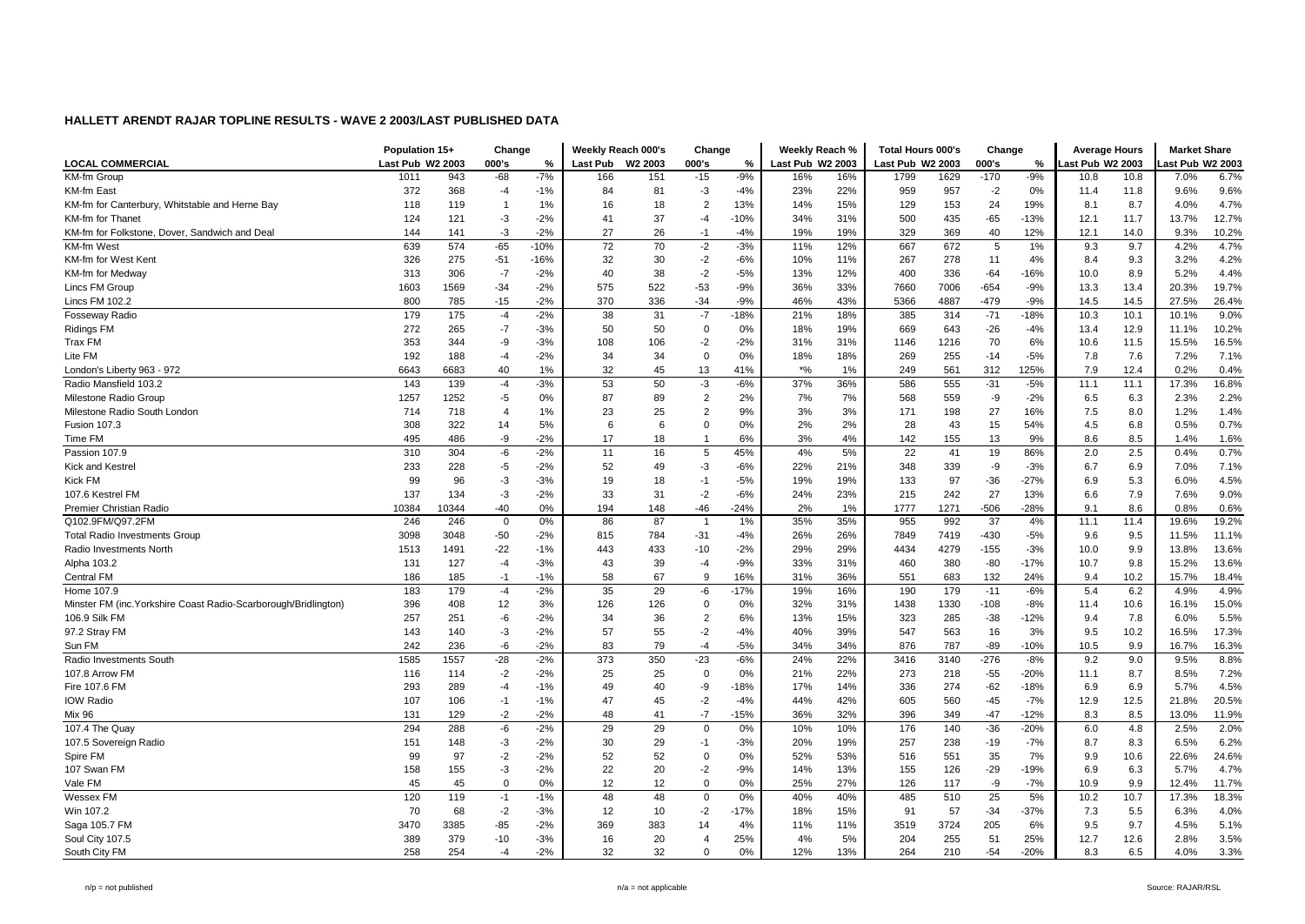|                                                    | Population 15+   |            | Change         |                | Weekly Reach 000's |          | Change                           |          | Weekly Reach %   |            | <b>Total Hours 000's</b> |           | Change           |             | <b>Average Hours</b> |             | <b>Market Share</b> |              |
|----------------------------------------------------|------------------|------------|----------------|----------------|--------------------|----------|----------------------------------|----------|------------------|------------|--------------------------|-----------|------------------|-------------|----------------------|-------------|---------------------|--------------|
| <b>LOCAL COMMERCIAL</b>                            | Last Pub W2 2003 |            | 000's          | %              | <b>Last Pub</b>    | W2 2003  | 000's                            | %        | Last Pub W2 2003 |            | Last Pub W2 2003         |           | 000's            | %           | ast Pub W2 2003      |             | ast Pub W2 2003     |              |
| Spirit FM                                          | 171              | 168        | $-3$           | $-2%$          | 42                 | 44       | $\overline{2}$                   | 5%       | 25%              | 26%        | 459                      | 482       | 23               | 5%          | 10.9                 | 11.0        | 11.8%               | 12.4%        |
| <b>Total SRH Group</b>                             | 7349             | 7292       | $-57$          | $-1%$          | 3094               | 3017     | $-77$                            | $-2%$    | 42%              | 41%        | 36391                    | 34929     | $-1462$          | $-4%$       | 11.8                 | 11.6        | 23.4%               | 22.7%        |
| <b>SRH Scotland Region</b>                         | 4211             | 4186       | $-25$          | $-1%$          | 2127               | 2055     | $-72$                            | $-3%$    | 51%              | 49%        | 27220                    | 26074     | $-1146$          | $-4%$       | 12.8                 | 12.7        | 31.9%               | 30.8%        |
| <b>Total Radio Clyde</b>                           | 1850             | 1833       | $-17$          | $-1%$          | 877                | 836      | $-41$                            | $-5%$    | 47%              | 46%        | 10977                    | 10081     | $-896$           | $-8%$       | 12.5                 | 12.1        | 30.9%               | 28.3%        |
| Clyde 1 FM                                         | 1850             | 1833       | $-17$          | $-1%$          | 690                | 681      | -9                               | $-1%$    | 37%              | 37%        | 6788                     | 6278      | $-510$           | $-8%$       | 9.8                  | 9.2         | 19.1%               | 17.6%        |
| Clyde 2                                            | 1850             | 1833       | $-17$          | $-1%$          | 424                | 381      | $-43$                            | $-10%$   | 23%              | 21%        | 4190                     | 3803      | $-387$           | $-9%$       | 9.9                  | 10.0        | 11.8%               | 10.7%        |
| <b>Total Radio Forth</b>                           | 1109             | 1101       | -8             | $-1%$          | 411                | 401      | $-10$                            | $-2%$    | 37%              | 36%        | 4788                     | 4415      | $-373$           | $-8%$       | 11.6                 | 11.0        | 21.1%               | 20.1%        |
| ForthOne (was Forth FM)                            | 1109             | 1101       | -8             | $-1%$          | 336                | 332      | $-4$                             | $-1%$    | 30%              | 30%        | 3251                     | 3068      | $-183$           | $-6%$       | 9.7                  | 9.2         | 14.3%               | 14.0%        |
| Forth2 (was Forth AM)                              | 1109             | 1101       | -8             | $-1%$          | 168                | 158      | $-10$                            | $-6%$    | 15%              | 14%        | 1538                     | 1347      | $-191$           | $-12%$      | 9.1                  | 8.5         | 6.8%                | 6.1%         |
| <b>Total Radio Tay</b>                             | 368              | 369        | $\overline{1}$ | 0%             | 197                | 194      | -3                               | $-2%$    | 54%              | 53%        | 2685                     | 2793      | 108              | 4%          | 13.6                 | 14.4        | 33.0%               | 34.0%        |
| Tay-FM                                             | 368              | 369        | $\mathbf{1}$   | 0%             | 139                | 139      | 0                                | 0%       | 38%              | 38%        | 1573                     | 1573      | 0                | 0%          | 11.4                 | 11.3        | 19.3%               | 19.2%        |
| Radio Tay-AM                                       | 368              | 369        | $\mathbf{1}$   | 0%             | 106                | 104      | $-2$                             | $-2%$    | 29%              | 28%        | 1111                     | 1221      | 110              | 10%         | 10.5                 | 11.8        | 13.7%               | 14.9%        |
| <b>Total Northsound Radio</b>                      | 296              | 298        | $\overline{2}$ | 1%             | 156                | 155      | $-1$                             | $-1%$    | 53%              | 52%        | 1850                     | 1875      | 25               | 1%          | 11.8                 | 12.1        | 29.5%               | 30.7%        |
| Northsound One                                     | 296              | 298        | $\overline{2}$ | 1%             | 125                | 123      | $-2$                             | $-2%$    | 42%              | 41%        | 1275                     | 1250      | $-25$            | $-2%$       | 10.2                 | 10.2        | 20.4%               | 20.5%        |
| Northsound Two                                     | 296              | 298        | $\overline{2}$ | 1%             | 70                 | 71       | $\overline{1}$                   | 1%       | 24%              | 24%        | 575                      | 624       | 49               | 9%          | 8.2                  | 8.8         | 9.2%                | 10.2%        |
| West Sound (inc. West FM)                          | 381              | 379        | -2             | $-1%$          | 211                | 204      | $-7$                             | $-3%$    | 55%              | 54%        | 2355                     | 2386      | 31               | 1%          | 11.2                 | 11.7        | 35.9%               | 36.1%        |
| Moray Firth Radio                                  | 238              | 240        | $\overline{2}$ | 1%             | 135                | 140      | $\sqrt{5}$                       | 4%       | 57%              | 58%        | 1922                     | 1953      | 31               | 2%          | 14.2                 | 14.0        | 35.6%               | 34.3%        |
| Radio Borders                                      | 102              | 102        | $\Omega$       | 0%             | 59                 | 57       | $-2$                             | $-3%$    | 58%              | 56%        | 814                      | 735       | $-79$            | $-10%$      | 13.9                 | 13.0        | 39.7%               | 36.2%        |
| C.F.M.Radio                                        | 234              | 229        | -5             | $-2%$          | 116                | 119      | 3                                | 3%       | 50%              | 52%        | 1744                     | 1806      | 62               | 4%          | 15.0                 | 15.2        | 33.6%               | 34.2%        |
| Downtown Radio (DTR) / Cool FM                     | 1317             | 1318       | $\overline{1}$ | 0%             | 649                | 627      | $-22$                            | $-3%$    | 49%              | 48%        | 6611                     | 5888      | $-723$           | $-11%$      | 10.2                 | 9.4         | 25.1%               | 22.2%        |
| Cool FM                                            | 952              | 952        | 0              | 0%             | 397                | 377      | $-20$                            | $-5%$    | 42%              | 40%        | 3717                     | 3113      | $-604$           | $-16%$      | 9.4                  | 8.3         | 19.8%               | 17.0%        |
| Downtown Radio (DTR)                               | 1317             | 1318       | $\overline{1}$ | 0%             | 346                | 322      | $-24$                            | $-7%$    | 26%              | 24%        | 2894                     | 2775      | $-119$           | $-4%$       | 8.4                  | 8.6         | 11.0%               | 10.4%        |
| Wave 105 FM                                        | 1820             | 1788       | $-32$          | $-2%$          | 317                | 334      | 17                               | 5%       | 17%              | 19%        | 2560                     | 2966      | 406              | 16%         | 8.1                  | 8.9         | 5.9%                | 7.0%         |
| Sunrise Radio (Greater London)                     | 10384            | 10344      | $-40$          | 0%             | 388                | 469      | 81                               | 21%      | 4%               | 5%         | 3740                     | 4592      | 852              | 23%         | 9.6                  | 9.8         | 1.7%                | 2.1%         |
| Thames 107.8                                       | 846              | 822        | $-24$          | $-3%$          | $\overline{7}$     | 20       | 13                               | 186%     | 1%               | 2%         | 36                       | 99        | 63               | 175%        | 5.0                  | 4.9         | 0.2%                | 0.5%         |
| <b>Tindle Radio Group</b>                          | 629              | 619        | $-10$          | $-2%$          | 173                | 178      | 5                                | 3%       | 27%              | 29%        | 2112                     | 2135      | 23               | 1%          | 12.2                 | 12.0        | 13.5%               | 13.6%        |
| 103.4 The Beach                                    | 149              | 146        | $-3$           | $-2%$          | 48                 | 50       | $\overline{2}$                   | 4%       | 32%              | 34%        | 497                      | 556       | 59               | 12%         | 10.3                 | 11.2        | 13.4%               | 15.0%        |
| Dream 100 (Colchester)/Dream 107.7 FM (Chelmsford) | n/p              | 349        | n/a            | n/a            | n/p                | 65       | n/a                              | n/a      | n/p              | 19%        | n/p                      | 724       | n/a              | n/a         | n/p                  | 11.2        | n/p                 | 8.0%         |
| Dream 100                                          | 153              | 150        | $-3$           | $-2%$          | 41                 | 39       | $-2$                             | $-5%$    | 27%              | 26%        | 533                      | 501       | $-32$            | $-6%$       | 13.1                 | 12.8        | 14.0%               | 13.2%        |
| Dream 107.7 FM                                     | 204              | 200        | -4             | $-2%$          | 22                 | 26       | $\overline{4}$                   | 18%      | 11%              | 13%        | 221                      | 223       | $\overline{2}$   | 1%          | 10.1                 | 8.7         | 4.4%                | 4.2%         |
| Channel 103 FM                                     | 74               | 74         | $\Omega$       | 0%             | 39                 | 42       | 3                                | 8%       | 53%              | 56%        | 508                      | 529       | 21               | 4%          | 12.9                 | 12.6        | 26.0%               | 27.5%        |
| Island FM 104.7                                    | 50               | 50         | $\Omega$       | 0%             | 23                 | 22       | $-1$                             | $-4%$    | 45%              | 45%        | 353                      | 326       | $-27$            | $-8%$       | 15.7                 | 14.7        | 33.4%               | 32.0%        |
| <b>Total UKRD</b>                                  | 3722             | 3273       | $-449$         | $-12%$         | 709                | 690      | $-19$                            | $-3%$    | 19%              | 21%        | 7689                     | 6789      | -900             | $-12%$      | 10.8                 | 9.8         | 9.0%                | 8.8%         |
| Pirate FM                                          | 604              | 594        | $-10$          | $-2%$          | 200                | 190      | $-10$                            | $-5%$    | 33%              | 32%        | 2618                     | 2502      | $-116$           | $-4%$       | 13.1                 | 13.2        | 17.2%               | 16.5%        |
| Pirate FM102 East                                  | 335              | 329        | -6             | $-2%$          | 83                 | 90       | $\overline{7}$                   | 8%       | 25%              | 27%        | 1096                     | 942       | $-154$           | $-14%$      | 13.3                 | 10.5        | 13.1%               | 11.1%        |
| Pirate FM102 West                                  | 269              | 265        | $-4$           | $-1%$          | 110                | 103      | $-7$                             | $-6%$    | 41%              | 39%        | 1541                     | 1510      | $-31$            | $-2%$       | 14.0                 | 14.7        | 22.3%               | 22.5%        |
| <b>Total UKRD West</b>                             | 689              |            |                |                |                    | 90       |                                  | $-2%$    | 13%              | 13%        |                          |           |                  | $-18%$      |                      |             |                     | 4.2%         |
| Star 107.3 Bristol                                 | 333              | 675<br>326 | $-14$<br>$-7$  | $-2%$<br>$-2%$ | 92<br>36           | 38       | $-2$<br>$\overline{2}$           | 6%       | 11%              | 12%        | 856<br>349               | 700       | $-156$<br>$-109$ | $-31%$      | 9.3<br>9.7           | 7.8<br>6.3  | 5.0%<br>4.2%        | 2.9%         |
| Star 107 Stroud                                    |                  |            | $-2$           | $-2%$          | 12                 | 13       | -1                               | 8%       | 13%              |            | 87                       | 240<br>94 | 7                | 8%          | 7.1                  | 7.1         |                     | 4.9%         |
|                                                    | 93               | 91         |                |                |                    |          |                                  |          |                  | 14%        |                          |           |                  |             |                      |             | 4.4%                |              |
| Star 107.5 Cheltenham                              | 142<br>122       | 139<br>119 | -3<br>$-3$     | $-2%$<br>$-2%$ | 14<br>21           | 15<br>22 | $\overline{1}$<br>$\overline{1}$ | 7%<br>5% | 10%              | 11%<br>19% | 150<br>232               | 158       | 8<br>$-19$       | 5%<br>$-8%$ | 10.5<br>10.9         | 10.4<br>9.7 | 4.9%<br>8.2%        | 5.1%<br>7.3% |
| Star 107.7 Weston Super Mare                       |                  |            |                |                |                    |          | 3                                |          | 18%              |            |                          | 213       |                  |             |                      |             |                     |              |
| The County Sound Radio Network                     | 786              | 776        | $-10$          | $-1%$          | 219                | 222      |                                  | 1%       | 28%              | 29%        | 1920                     | 1729      | $-191$           | -10%        | 8.8                  | 7.8         | 10.8%               | 9.6%         |
| 96.4 The Eagle/Delta FM                            | 553              | 548        | $-5$           | $-1%$          | 145                | 149      | $\overline{4}$                   | 3%       | 26%              | 27%        | 1305                     | 1235      | $-70$            | $-5%$       | 9.0                  | 8.3         | 10.3%               | 10.1%        |
| 96.4 The Eagle                                     | 553              | 541        | $-12$          | $-2%$          | 151                | 147      | $-4$                             | $-3%$    | 27%              | 27%        | 1378                     | 1124      | $-254$           | $-18%$      | 9.1                  | 7.7         | 11.4%               | 9.4%         |
| Delta FM                                           | 84               | 83         | $-1$           | $-1%$          | 13                 | 15       | $\overline{2}$                   | 15%      | 16%              | 18%        | 111                      | 108       | $-3$             | $-3%$       | 8.4                  | 7.2         | 5.6%                | 5.7%         |
| County Sound 1566                                  | 553              | 541        | $-12$          | $-2%$          | 24                 | 27       | 3                                | 13%      | 4%               | 5%         | 106                      | 126       | 20               | 19%         | 4.4                  | 4.7         | 0.9%                | 1.1%         |
| Star 106.6 Slough                                  | 233              | 227        | -6             | $-3%$          | 41                 | 47       | 6                                | 15%      | 17%              | 21%        | 260                      | 299       | 39               | 15%         | 6.4                  | 6.3         | 4.8%                | 5.3%         |
| <b>Total UKRD East</b>                             | 429              | 421        | -8             | $-2%$          | 88                 | 87       | $-1$                             | $-1%$    | 21%              | 21%        | 1185                     | 1091      | $-94$            | $-8%$       | 13.4                 | 12.6        | 11.1%               | 11.0%        |
| <b>KL.FM 96.7</b>                                  | 135              | 133        | -2             | $-1%$          | 62                 | 61       | $-1$                             | $-2%$    | 46%              | 46%        | 894                      | 927       | 33               | 4%          | 14.5                 | 15.3        | 23.6%               | 25.2%        |
| Star 107.9 Cambridge                               | 161              | 158        | -3             | $-2%$          | 19                 | 17       | $-2$                             | $-11%$   | 11%              | 10%        | 161                      | 148       | $-13$            | $-8%$       | 8.7                  | 8.9         | 4.8%                | 4.4%         |